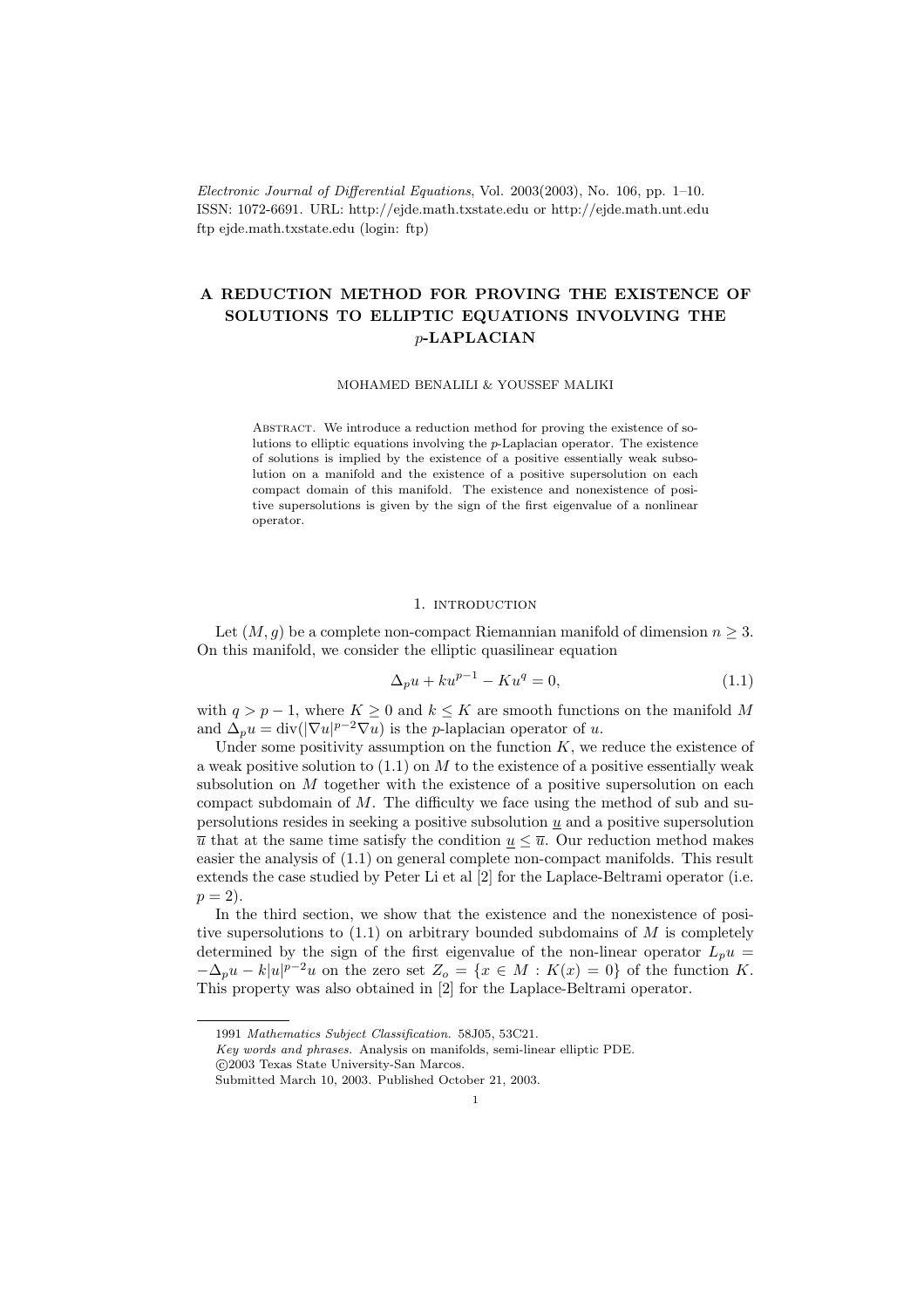#### 2. Reduction Result

**Definition 2.1.** A positive and smooth function  $K$  is said to be essentially positive if there exists an exhaustion by compact domains  $\{\Omega_i\}_{i>0}$  such that

$$
M = \bigcup_{i \ge 0} \Omega_i \quad \text{and} \quad K\big|_{\partial \Omega_i} > 0 \quad \forall i \ge 0.
$$

Furthermore, If there is a positive weak supersolution  $u_i \in H_1^p(\Omega_i) \cap C^o(\Omega_i)$  on each  $\Omega_i$ , then K is called permissible.

**Definition 2.2.** A positive solution u of the equation  $(1.1)$  is said to be maximal if for every positive solution v, we have  $v \leq u$ .

In this section, we prove the following theorem.

**Theorem 2.3.** Suppose that K is permissible and  $k \leq K$ . If there exists a positive subsolution  $\underline{u} \in H_{1,\text{loc}}^p(M) \cap L^{\infty}(M) \cap C^o(M)$  of  $(1.1)$  on M, then it has a weak positive and maximal solution  $u \in H_1^p(M)$ . Moreover u is of class  $C^{1,\alpha}$  on each compact set for some  $\alpha \in (0,1)$ .

To prove this theorem, we show the following lemmas.

**Lemma 2.4.** Let  $\Omega \subset M$  be a bounded domain. Assume that (1.1) has a positive subsolution  $\underline{u} \in H_{1,\text{loc}}^p(\Omega) \cap C^o(\Omega)$  and a positive supersolution  $\overline{u} \in H_{1,\text{loc}}^p(\Omega)$ . If  $(\overline{u}-\underline{u})\big|_{\partial\Omega}\geq 0$  then  $\overline{u}\geq \underline{u}$  on  $\Omega$ .

*Proof.* First, we note that multiplying a positive supersolution  $\bar{u}$  of (1.1) by a constant  $a \geq 1$  we get a supersolution. Indeed,

$$
\Delta_p(au) + k(au)^{p-1} - K(au)^q = a^{p-1} \left(\Delta_p u + ku^{p-1}\right) u^q - K(au)^q
$$
  

$$
\leq a^{p-1} K u^q \left(1 - a^{q-p+1}\right)
$$
  

$$
\leq 0.
$$

So we can assume without loss of generality that  $\overline{u} \geq 1$  on a compact domain. Suppose that the set  $S = \{x \in \Omega : \overline{u}(x) < \underline{u}(x)\}$  is not empty. Let  $\phi = \max(\underline{u} - \overline{u}, 0)$ be the test function which is positive and belongs to  $H_{1,0}^p(\Omega)$ . We have,

$$
\int_{S} \left\langle |\nabla \underline{u}|^{p-2} \nabla \underline{u} - |\nabla \overline{u}|^{p-2} \nabla \overline{u}, \nabla (\underline{u} - \overline{u}) \right\rangle dv_{g}
$$
\n
$$
\leq \int_{S} (k(\underline{u}^{p-1} - \overline{u}^{p-1})(\underline{u} - \overline{u}) - K(\underline{u}^{q} - \overline{u}^{q})) (\underline{u} - \overline{u}) dv_{g}
$$
\n
$$
\leq \int_{S} K(\underline{u}^{p-1} - \overline{u}^{p-1} - \underline{u}^{q} + \overline{u}^{q})) (\underline{u} - \overline{u}) dv_{g}
$$
\n
$$
\leq \int_{S} K(\underline{u}^{p-1}(1 - \underline{u}^{q-p+1}) - \overline{u}^{p-1}(1 - \overline{u}^{q-p+1})) (\underline{u} - \overline{u}) dv_{g}
$$
\n
$$
\leq \int_{S} K(\underline{u}^{p-1}(1 - \underline{u}^{q-p+1}) - \overline{u}^{p-1}(1 - \underline{u}^{q-p+1})) (\underline{u} - \overline{u}) dv_{g}
$$
\n
$$
\leq \int_{S} K(1 - \underline{u}^{q-p+1})(\underline{u}^{p-1} - \overline{u}^{p-1})(\underline{u} - \overline{u}) dv_{g}
$$
\n
$$
\leq 0 \quad (q-p+1 > 0).
$$

If  $p \ge 2$ , by Simon inequality there exists a positive constant  $C_p > 0$  such that  $C_p$ S  $\left|\nabla(\underline{u}-\overline{u})\right|^p dv_g \leq 1$ S  $\langle |\nabla \underline{u}|^{p-2} \nabla \underline{u} - |\nabla \overline{u}|^{p-2} \nabla \overline{u}, \nabla (\underline{u} - \overline{u}) \rangle dv_g \leq 0.$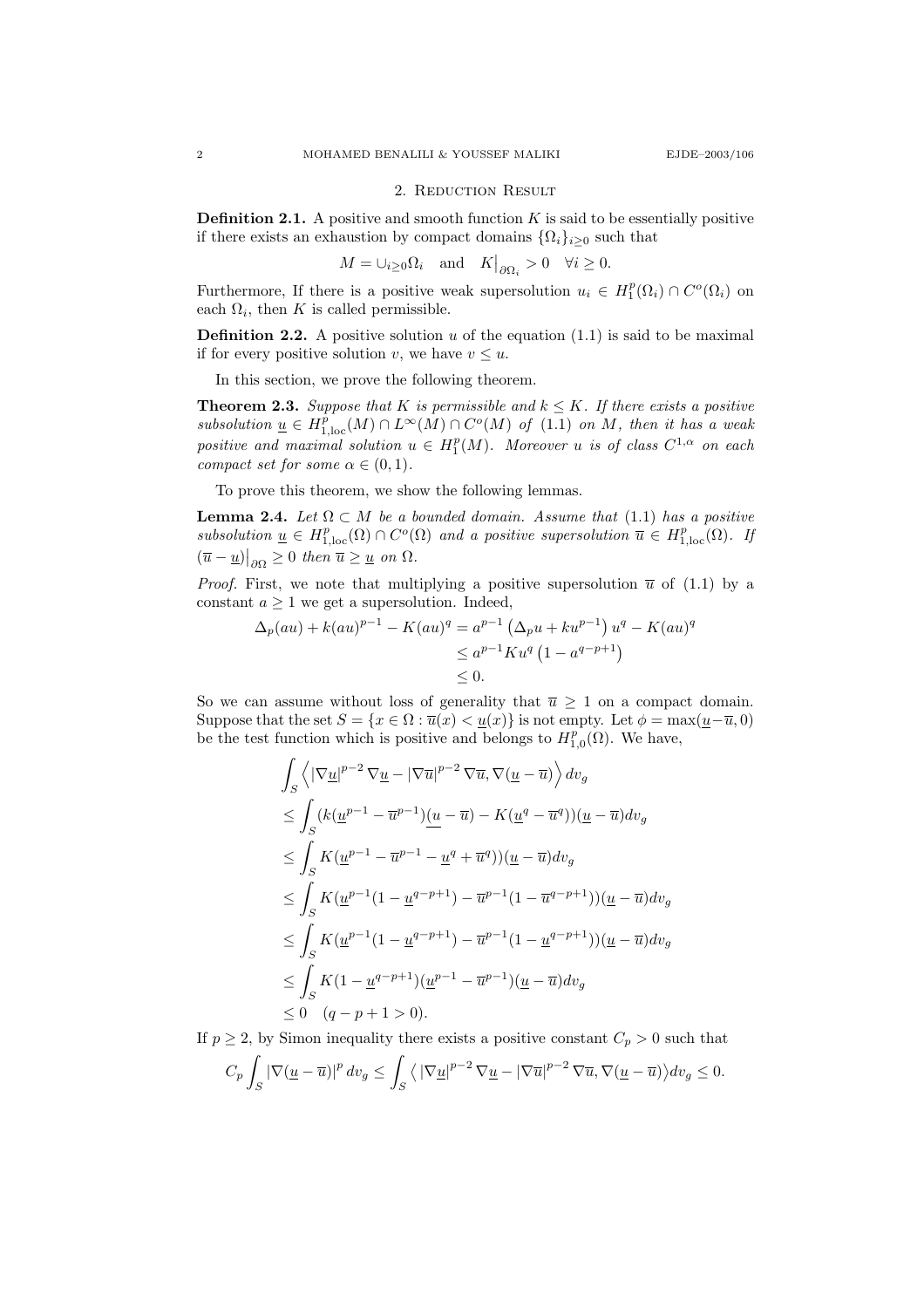Hence,

$$
\left\| (\underline{u} - \overline{u})^+ \right\|_{H^p_{1,0}(\Omega)} = \int_{\Omega} \left| \nabla (\underline{u} - \overline{u})^+ \right|^p dv_g = 0
$$

i.e.  $(\underline{u} - \overline{u})^+ = 0$ , or  $\underline{u} \leq \overline{u}$  on  $\Omega$ .

For  $1 < p < 2$ , there exists by the same inequality there exists a positive constant  $C_p' > 0$  such that

$$
C_p' \int_S \frac{|\nabla(\underline{u}-\overline{u})|^2}{(|\nabla \underline{u}| + |\nabla \overline{u}|)^{2-p}} dv_g \le \int_S \left\langle |\nabla \underline{u}|^{p-2} \nabla \underline{u} - |\nabla \overline{u}|^{p-2} \nabla \overline{u}, \nabla(\underline{u}-\overline{u}) \right\rangle dv_g \le 0
$$
hat is

that is

$$
\int_{S} \frac{\left|\nabla(\underline{u} - \overline{u})\right|^2}{\left(\left|\nabla \underline{u}\right| + \left|\nabla \overline{u}\right|\right)^{2-p}} dv = 0.
$$
\n(2.1)

It follows from the Hölder inequality that,

$$
\int_{S} |\nabla (\underline{u} - \overline{u})|^p dv_g = \int_{S} \frac{|\nabla (\underline{u} - \overline{u})|^p}{(|\nabla \underline{u}| + |\nabla \overline{u}|)^{p(1-\frac{p}{2})}} ((|\nabla \underline{u}| + |\nabla \overline{u}|)^{p(1-\frac{p}{2})} dv_g
$$
  

$$
\leq \Big( \int_{S} \frac{|\nabla (\underline{u} - \overline{u})|^2}{(|\nabla \underline{u}| + |\nabla \overline{u}|)^{2-p}} dv_g \Big)^{p/2} \Big( \int_{S} (|\nabla \underline{u}| + |\nabla \overline{u}|)^{p} |^{1-\frac{p}{2}} dv_g \Big).
$$

By  $(2.1)$ , we get

$$
\left\| (\underline{u} - \overline{u})^+ \right\|_{H^p_{1,0}(\Omega)} = \int_{\Omega} \left| \nabla (\underline{u} - \overline{u})^+ \right|^p dv_g = 0.
$$

Hence  $\underline{u} \leq \overline{u}$  on  $\Omega$ .

Let  $H<sup>n</sup>(-1)$  be the *n*-dimensional simply connected hyperbolic space of sectional curvature equals to  $-1$ .

**Lemma 2.5.** Let  $\varepsilon > 0$ ,  $\beta > 0$  and  $\lambda$  constants, then there exists a positive and increasing function  $\phi_{\varepsilon}$  such that the function  $V_{\varepsilon}(x) = \phi_{\varepsilon}(r(x))$ , defined on the geodesic ball  $B(\varepsilon) \subset H^n(-1)$  satisfies

$$
\Delta_p V_{\varepsilon} + \lambda V_{\varepsilon}^{p-1} - \beta V_{\varepsilon}^q \le 0,
$$
  

$$
V_{\varepsilon}|_{\partial B(\varepsilon)} = \infty.
$$

Here  $r(x)$  is the distance function on the ball  $B(\varepsilon)$ 

*Proof.* In polar coordinates, the metric of  $H<sup>n</sup>(-1)$  is

$$
ds^2 = dr^2 + \sinh^2(r)W^2
$$

where  $W^2$  is the metric on the sphere  $S^{n-1}$ . We get easily

$$
\Delta_{H^n(-1)} = \frac{\partial^2}{\partial r^2} + (n-1)\coth(r)\frac{\partial}{\partial r} + \frac{1}{\sinh^2(r)}\Delta_{S^{n-1}}
$$

where  $\Delta_M$  is the Laplace-Beltrami operator on the manifold M. and

$$
\Delta_p u = |\nabla u|^{p-2} \Delta_M u + \langle \nabla u, \nabla |\nabla u|^{p-2} \rangle.
$$

For  $p \in (1, n)$ , let  $\Delta_p^M u = \text{div} \left( |\nabla u|^{p-2} \nabla u \right)$  be the *p*-Laplacian operator of u on the manifold M. For  $q > p - 1$  we consider the function  $\phi : (0, \varepsilon) \to R$ ,

$$
\phi(r) = \left(\sinh^2(\frac{\varepsilon}{2}) - \sinh^2(\frac{r}{2})\right)^{-\alpha},\,
$$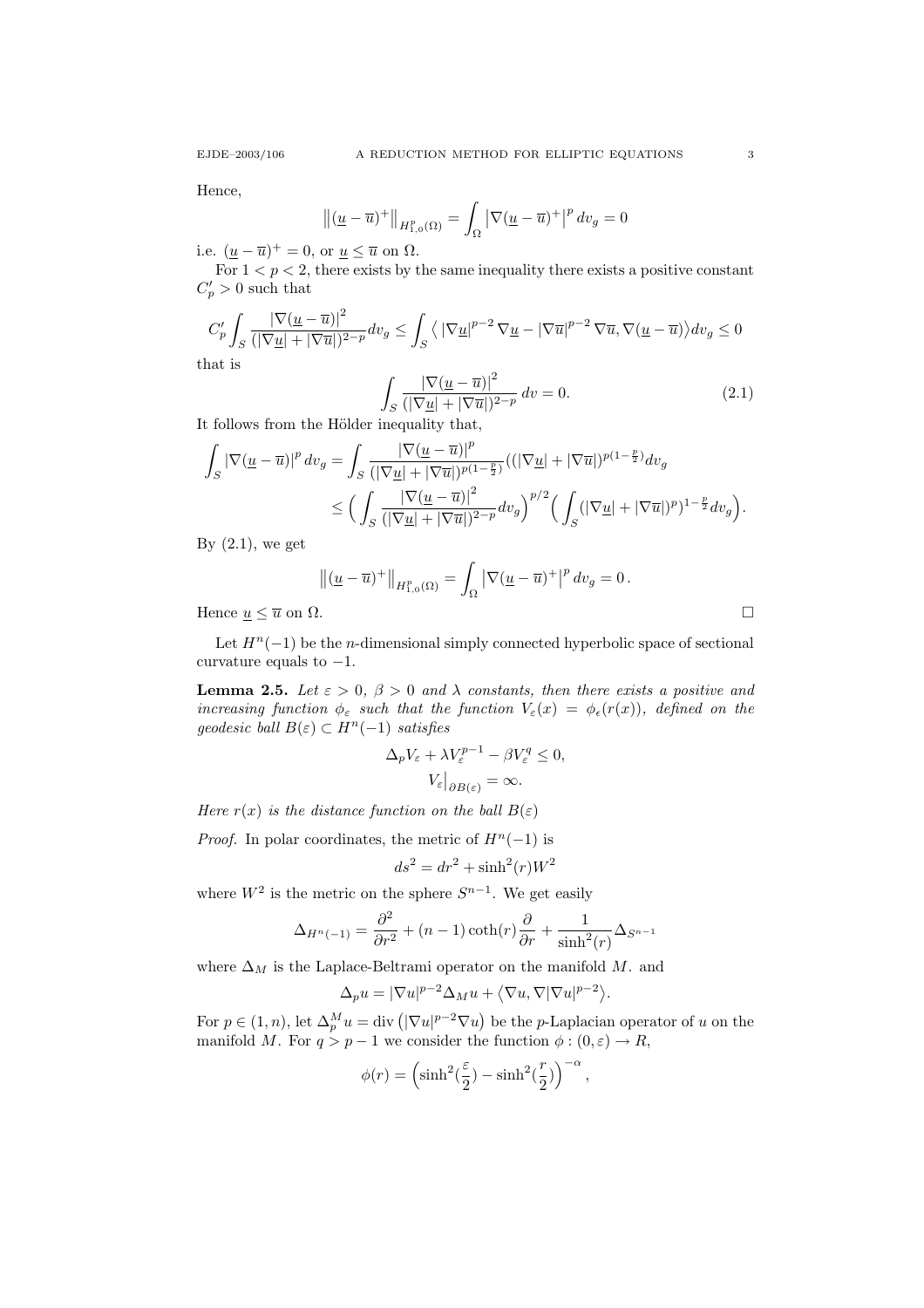with  $\alpha = \frac{p}{q-p+1}$ . Setting

$$
a(r) = \sinh^2(\frac{\varepsilon}{2}) - \sinh^2(\frac{r}{2}), \quad V(x) = \phi(r(x)),
$$

we obtain

$$
\Delta_p^{H^n(-1)}V = \phi'^{p-2}\Delta_{H^n(-1)}V + (p-2)\phi'^{p-2}\phi''.
$$
\n(2.2)

A direct computation shows that

$$
\Delta_{H^n(-1)}V = \frac{1}{4}\alpha (\alpha + 1) a(r)^{-(\alpha+2)} \sinh^2(r) + \frac{1}{2}n\alpha a(r)^{-(\alpha+1)} \cosh(r)
$$

Therefore,

$$
\Delta_p^{H^n(-1)}V + \lambda V^{p-1} = \left(\frac{\alpha}{2}\right)^{p-1} a(r)^{-\alpha p + \alpha - p} \left[\frac{1}{2} (p-1) (\alpha + 1) \sinh^p(r) + (n + p - 2)a(r) \sinh^{p-2}(r) \cosh(r) + \lambda a(r)^p\right].
$$

Taking

$$
C(\varepsilon, \lambda, p, q) = \frac{1}{2}(p - 1) (\alpha + 1) \left(\frac{\alpha}{2}\right)^{p - 1} \sinh^p(\varepsilon)
$$

$$
+ (n + p - 2) \left(\frac{\alpha}{2}\right)^{p - 1} a(0) \cosh(\varepsilon) + \lambda (a(0))^p,
$$

we obtain  $\Delta_p^{H^n(-1)}V + \lambda V^{p-1} \le CV^q$  and putting

$$
\psi = \left(\frac{C}{\beta}\right)^{1/(q-p+1)}\phi\,,\tag{2.3}
$$

we obtain the desired function.  $\hfill \square$ 

**Lemma 2.6.** Let  $\Omega$  be a bounded domain. Suppose that there exists a compact domain  $X \subset \Omega$  such that  $K|_{\partial X} > 0$ , then there exists a constant  $C > 0$  such that for any positive regular solution u of (1.1) on  $\Omega$ , we have  $u|_{\partial X} \leq C$ , where  $\partial X$  is the boundary of X.

*Proof.* Since  $X \subset \Omega$  is compact, it follows that there exist a positive constant  $\varepsilon > 0$ less than the injectivity radius of X and a positive constant  $\beta > 0$  such that the ε-neighborhood of  $\partial X$ ,  $U_{\varepsilon}(\partial X)$  is contained in  $\Omega$  and

$$
K\Big|_{U_{\varepsilon}(\partial X)} \ge \beta > 0. \tag{2.4}
$$

Let  $x_0 \in \partial X$  and let  $r_o(x) = \text{dist}(x_0, x)$  be the distance function on the geodesic ball  $B(x_0, \varepsilon)$ . Let  $\Delta_p^M$  be the p-lapalcian operator on the manifold M. Let  $\lambda =$  $\sup_{x \in \Omega} k(x)$ . By Lemma 2.5, there exists a positive and increasing function  $V(x)$  =  $\phi_{\varepsilon}(r_o(x))$  defined on the geodesic ball  $B(\varepsilon) \subset H^n(-1)$  satisfying

$$
\Delta_p^{H^n(-1)} V_{\varepsilon} + \lambda V_{\varepsilon}^{p-1} \le \beta V_{\varepsilon}^q. \tag{2.5}
$$

Since  $\Omega$  is bounded, by rescaling the metric if necessary, we can assume that

$$
Ricci\big|_{\Omega} \ge -(n-1).
$$

Knowing that the gradient of the distance function satisfies  $|\nabla r| = 1$ , we have

$$
\Delta_p^M r = \Delta^M r \, .
$$

By a geometric comparison argument, we have

$$
\Delta_p^M r \le \Delta_p^{H^{n}(-1)} r. \tag{2.6}
$$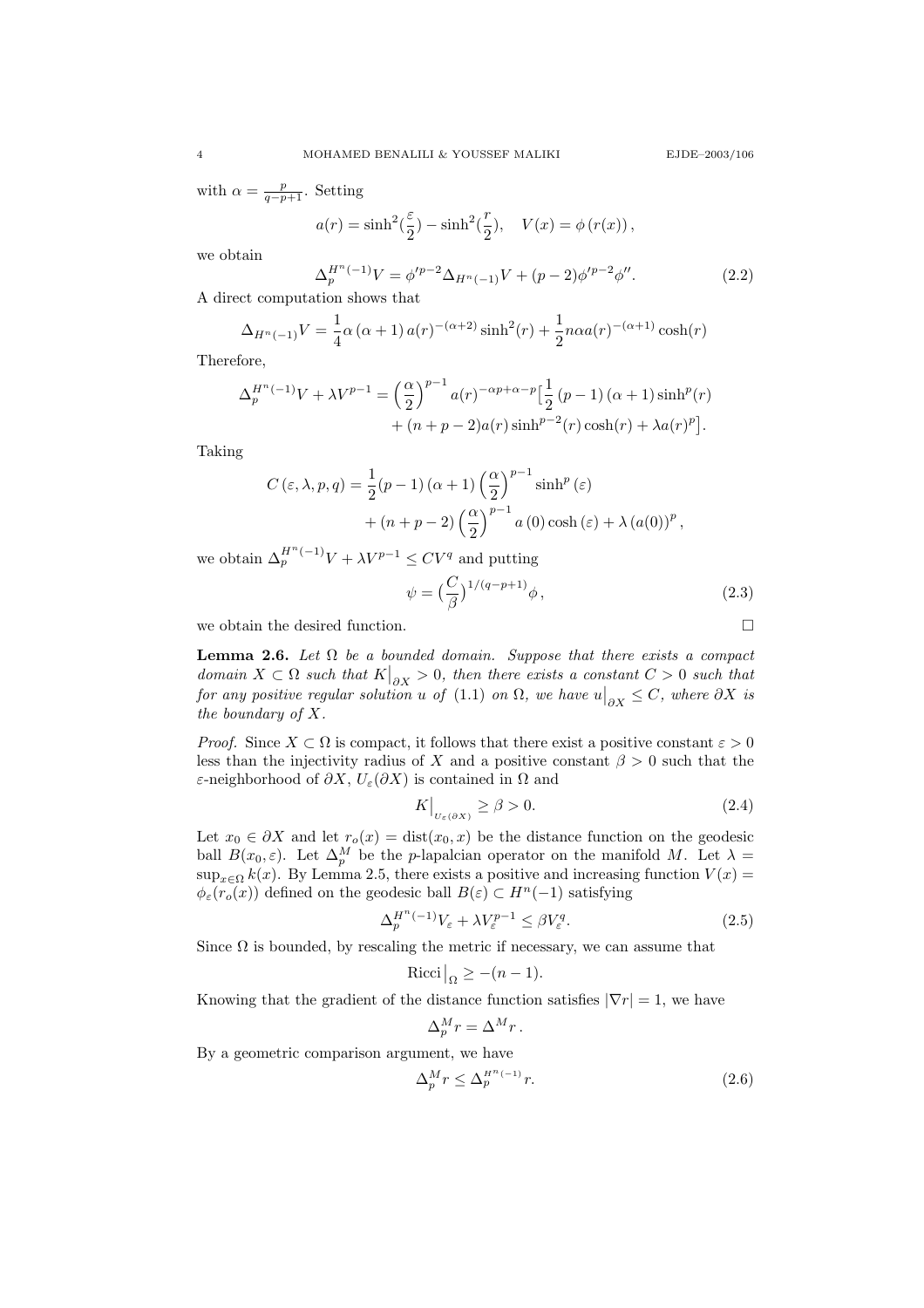On the other hand,

$$
\Delta_M V_{\varepsilon} = \text{div} \left( \nabla \phi_{\varepsilon}(r(x)) \right) = \phi_{\varepsilon}' \Delta_M r + \phi_{\varepsilon}''.
$$

Then

$$
\Delta_p^M V_{\varepsilon} = \phi_{\varepsilon}^{\prime p-2} \Delta_M V_{\varepsilon} + (p-2) \phi_{\varepsilon}^{\prime^{p-2}} \phi_{\varepsilon}^{\prime\prime}
$$

and

$$
\Delta_p^M V_{\varepsilon} = \phi_{\varepsilon}^{\prime p-1} \Delta_M r + (p-1) \phi_{\varepsilon}^{\prime p-2} \phi_{\varepsilon}^{\prime\prime}.
$$

By the inequality  $(2.6)$ , we have

$$
\Delta_p^M V_\varepsilon \le \Delta_p^{H^n(-1)} V_\varepsilon
$$

and from the inequalities (2.4) and (2.5), we deduce that

$$
\Delta_p^M V_{\varepsilon} + k V_{\varepsilon}^{p-1} - K V_{\varepsilon}^q \le \Delta_p^{H^n(-1)} V_{\varepsilon} + \lambda V_{\varepsilon}^{p-1} - \beta V_{\varepsilon}^q \le 0.
$$

which implies that  $V_{\varepsilon}$  is a positive supersolution of the equation(1.1) on  $B(x_0, \varepsilon)$ . Since  $V_{\varepsilon}|_{\partial B(x_0,\varepsilon)} = \infty$ , Lemma 2.4 shows that for any solution u of the equation  $(1.1)$ , we have

$$
u(x) \le V_{\varepsilon}(x) \,\forall x \in B(x_0, \varepsilon)
$$

hence

$$
u(x_0) \le V_{\varepsilon}(x_0) = \phi_{\varepsilon}(0) = C,
$$

where C is a positive constant independent of  $x_0$  and u.

**Lemma 2.7.** Let  $\Omega \subset M$  be a bounded domain. Suppose that  $K|_{\partial \Omega} > 0$  and there is a positive and bounded solution  $v \in H_1^p(\Omega) \cap L^\infty(\Omega)$  of the equation (1.1) such that  $v$  is bounded from below by a positive constant. Then there exists a positive weak solution u of the boundary-value problem

$$
\Delta_p u + k u^{p-1} - K u^q = 0 \quad on \ \Omega
$$

$$
u = \infty \quad on \ \partial\Omega
$$

and  $u \geq v$  on  $\Omega$ . Moreover  $u \in C^{1,\alpha}(X)$  on each compact  $X \subset \Omega$ , and some  $\alpha \in (0,1)$ .

*Proof.* Let  $C = \inf_{\Omega} v$  (which is positive by hypothesis). Since v is bounded from above on  $\Omega$  then there exists  $n_0 \in N^*$  such that  $\sup_{\Omega} v \leq n_0 C$ . Consider the boundary-value problem

$$
\Delta_p u + k u^{p-1} - K u^q = 0 \quad \text{on } \Omega
$$
  
 
$$
u = nC, \quad n \ge n_0 \quad \text{on } \partial\Omega.
$$
 (2.7)

Obviously,  $v \in H_1^p(\Omega) \cap L^\infty(\Omega)$  and  $nv \in H_1^p(\Omega) \cap L^\infty(\Omega)$  are respectively positive sub and supersolutions of problem (2.7), and hence by the sub and supersolutions method, the problem (2.7) has for each  $n \geq n_0$  a positive solution  $v_n \in H_1^p(\Omega) \cap$  $L^{\infty}(\Omega)$  such that  $v \leq v_n \leq nv$ . Since  $(v_{n+1} - v_n)|_{\partial\Omega} = C > 0$ , it follows from Lemma 2.4 that  $\{v_n\}_{n\geq n_0}$  in an increasing sequence of positive solutions of the equation (1.1) on  $\Omega$ . Consider the set

$$
\Omega_{\varepsilon} = \{ x \in \Omega : \text{dist}(x, \partial \Omega) > \varepsilon \}
$$

and setting  $X = \overline{\Omega}_{\varepsilon} \subset \Omega$ , which is compact, then by Lemma 2.6 there exists for each  $\varepsilon > 0$  (small enough) a constant  $C(\varepsilon) > 0$  such that

$$
\sup_{\partial\Omega_{\varepsilon}} v_n \le C\left(\varepsilon\right) \ \forall n \ge n_0. \tag{2.8}
$$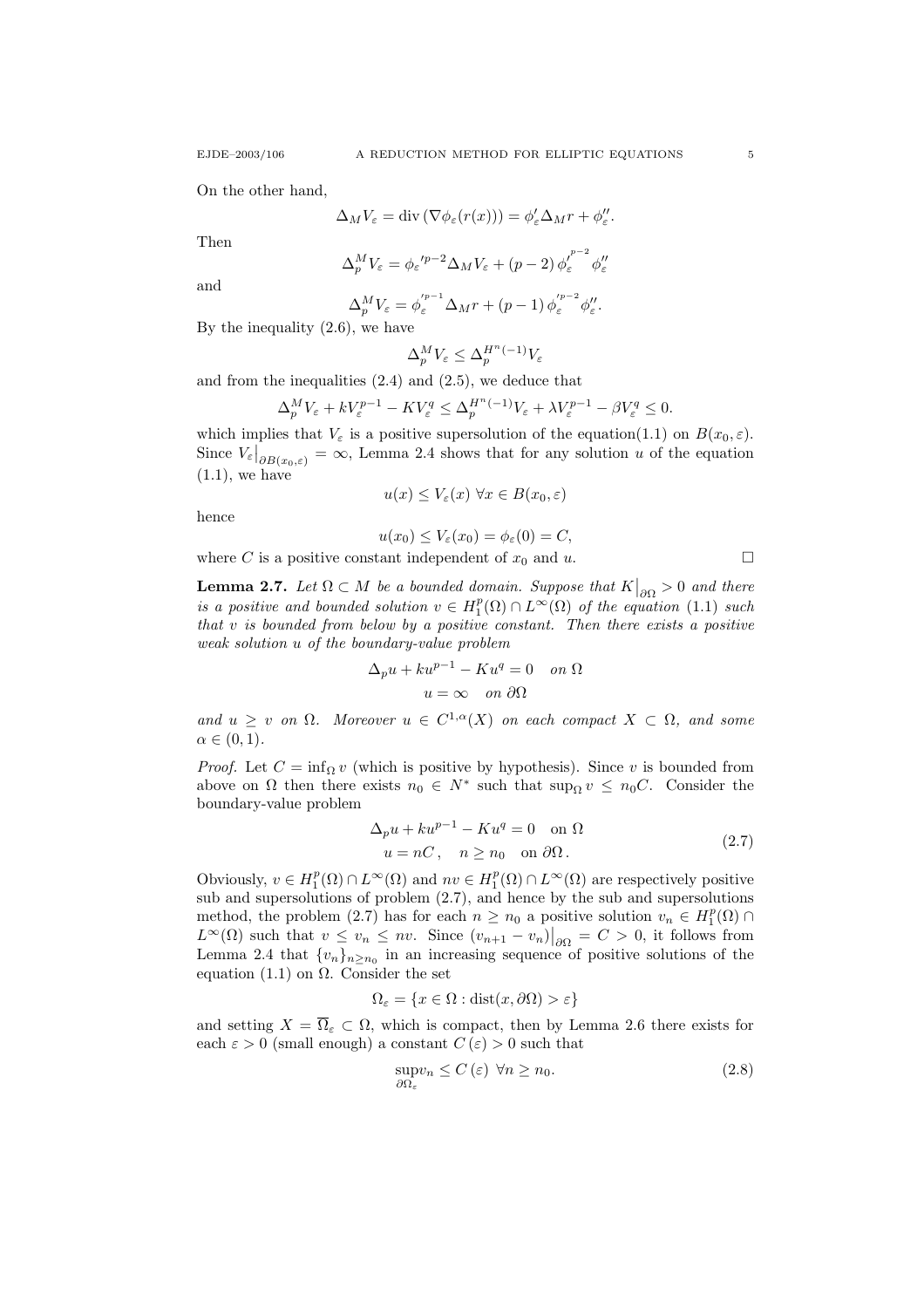Consider the function  $u = C(\varepsilon) C^{-1}v$  and take  $C(\varepsilon)$  such that  $C(\varepsilon) C^{-1} > 1$ , so that u is a positive supersolution of the equation (1.1). Since  $(u - v_n)|_{\partial \Omega_{\varepsilon}} \geq 0$ , it follows from Lemma 2.4 that  $v_n \leq C(\varepsilon) C^{-1}v$  on  $\Omega_{\varepsilon}$  for all  $n \geq n_0$ , and then  ${v_n}_{n \ge n_0}$  is uniformly bounded on compact subsets of  $\Omega$ . Hence  ${v_n}_{n \ge n_0}$ , converges in the distribution sense to a weak positive solution u of the equation (1.1) on  $\Omega$ . By the regularity theorem  $u \in C^{1,\alpha}(\Omega_\epsilon)$  for some  $\alpha \in (0,1)$ . It obvious that  $u|_{\partial\Omega} = \infty$ .

*Proof of Theorem 2.3.* Let  $\underline{u} \in H_{1,loc}^p(M) \cap L^{\infty}(M) \cap C^o(M)$  a positive subsolution of the equation (1.1) on M. Since K is permissible then there exists an increasing sequence of compact domains  $\{\Omega_i\}_{i\geq 0}$  such that  $M = \bigcup_i \Omega_i$  and  $K\big|_{\partial \Omega_i} > 0$  for all  $i \geq 0$  and a positive supersolution  $\overline{u}_i \in H_1^p(\Omega_i) \cap C^o(\Omega_i)$  on each  $\Omega_i$ . Since  $\alpha\bar{u}$  (where  $\alpha$  is a constant greater than 1) is again a positive supersolution of the equation (1.1) on  $\Omega_i$ , we can assume that  $\overline{u}_i \geq \underline{u}$  on  $\Omega_i$ . Hence by the method of sub and supersolutions there exists a positive solution  $u_i \in C^{1,\alpha}(\Omega_i)$  of the equation (1.1) such that  $\underline{u} \leq u_i \leq \overline{u}_i$ . Since  $u_i$  is bounded from below by  $\underline{u}$  and  $\Omega_i$ is compact, then  $u_i$  is bounded from below by a positive constant, thus it follows from Lemma 2.7 that there exists a positive  $C^{1,\alpha}(\Omega_i)$ -solution still denoted by  $u_i$ of the boundary-value problem

$$
\Delta_p u_i + k u_i^{p-1} - K u_i^q = 0 \text{ in } \Omega_i
$$
  

$$
u_i = \infty \text{ on } \partial \Omega_i.
$$

Since for each  $i_0 \geq 1$  we have  $(u_{i+1} - u_i)|_{\partial \Omega_{i_0}} \leq 0$ , Lemma 2.4 implies that  $\{u_i\}_{i \geq i_0}$ is a decreasing sequence of positive solutions of the equation  $(1.1)$  on  $\Omega_{i_0}$ . Moreover, all  $u_i$  are bounded from below by  $\underline{u}$ , thus the sequence  ${u_i}_{i\geq i_0}$  converges in distribution sense to a weak solution of (1.1). By regularity theorem  $u \in C^{1,\alpha}(\Omega_i)$ for some  $\alpha \in (0,1)$ .

Now, if v is an other solution of the equation (1.1) on  $M = \bigcup_i \Omega_i$ , then for  $x_0 \in M$ there exist  $i_0 \ge 1$  such that  $x_0 \in \Omega_i$  for all  $i \ge i_0$ , as  $u_i|_{\partial \Omega_i} = \infty$ , Lemma 2.4 implies that  $v \leq u_i$  for all  $i \geq i_0$ . In particular  $v \leq \lim_{i \to \infty} u_i = u$ . Thus u is maximal.  $\Box$ 

## 3. Existence of supersolution

Let  $K \geq 0$  and k be smooth functions on the manifold M. In this section we show that the existence or the nonexistence of a positive supersolution on a bounded domain  $\Omega \subset M$  is completely determined by the sign of the first eigenvalue of the non linear operator  $L_p u = -\Delta_p u - k|u|^{p-2}u$  on the zero set  $Z = \{x \in \Omega : K(x) = 0\}$ of the function  $K$ . Let us recall some definitions first.

**Definition 3.1.** Let  $\Omega \subset M$  be a bounded and smooth open set. The first eigenvalue of the non linear operator  $L_p u = -\Delta_p u - k|u|^{p-2}u$  on  $\Omega$  is

$$
\lambda_{1,p}^{\Omega} = \inf \left( \int_{\Omega} \left( |\nabla u|^p - k |u|^p \right) dv_g \right) \tag{3.1}
$$

where the infimum is taken over all functions  $u \in H_{1,0}^p(\Omega)$  such that  $\int_{\Omega} |u|^p dv_g = 1$ .

**Definition 3.2.** Let  $S \subset M$  be a bounded subset. The first eigenvalue of the non linear operator  $L_p u = -\Delta_p u - k|u|^{p-2}u$  on  $\Omega$  is

$$
\lambda_{1,p}^S = \sup \lambda_{1,p}^\Omega \tag{3.2}
$$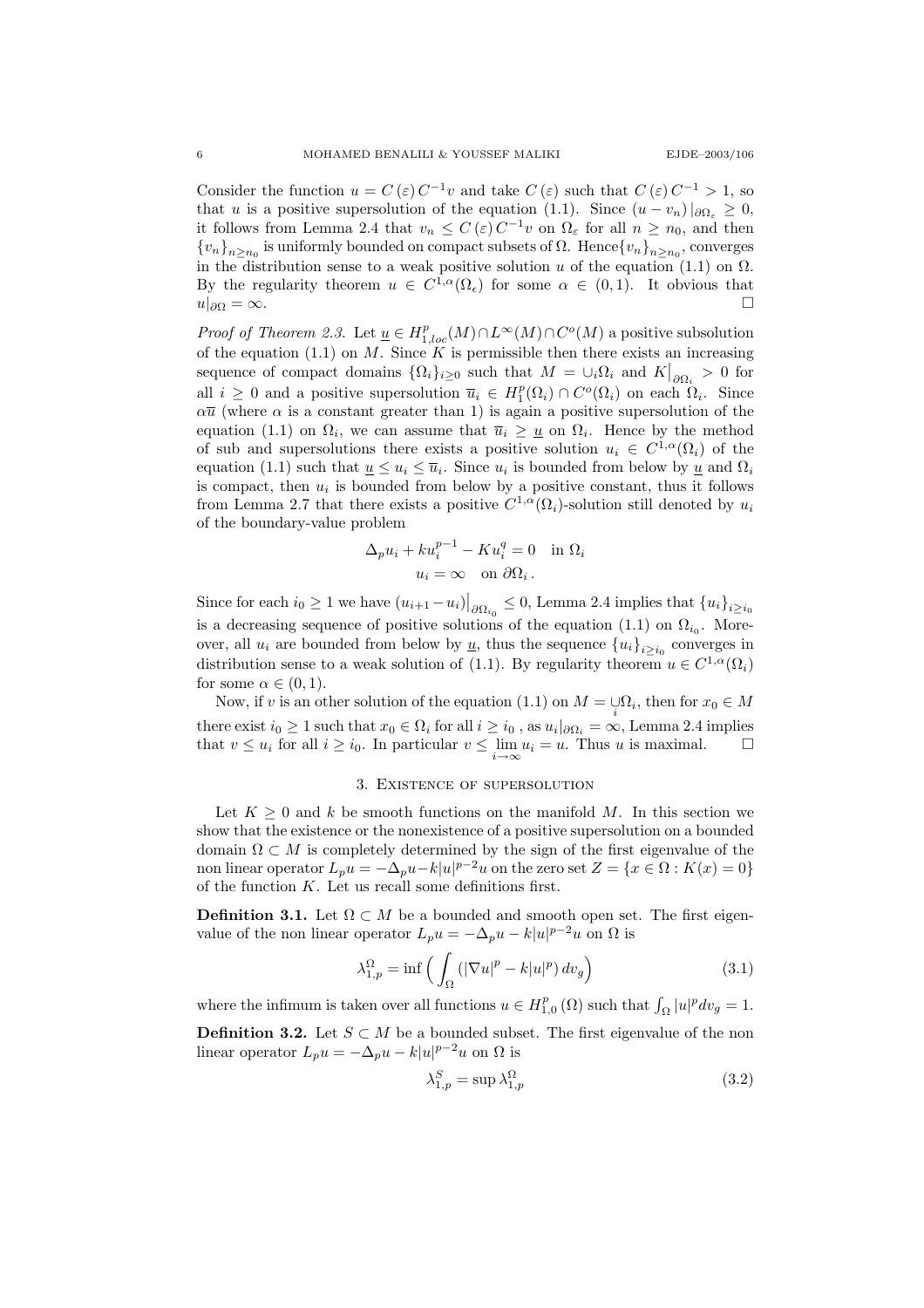where the sup is taken over all smooth open sets  $\Omega$  containing S. In particular  $\lambda_{1,p}^\phi=+\infty$  .

**Definition 3.3.** Let  $S \subset M$  be an unbounded subset. The first eigenvalue of the non-linear operator  $L_p u = -\Delta_p u - k|u|^{p-2}u$  on  $\Omega$  is

$$
\lambda_{1,p}^S = \lim_{r \to +\infty} \lambda_{1,p}^{\Omega_r} \tag{3.3}
$$

where  $\Omega_r = S \cap \overline{B}(o, r)$  for all  $r > 0$  and  $o \in M$  a fixed point.

Let  $\Omega$  be a bounded domain. It is known that there exists a unique  $C^{1,\alpha}(\Omega)$ eigenfunction satisfying

$$
\Delta_p \phi + k \phi^{p-1} + \lambda_{1,p}^{\Omega_0} \phi^{p-1} = 0 \text{ in } \Omega
$$

$$
\phi > 0 \text{ in } \Omega
$$

$$
\phi = 0 \text{ on } \partial \Omega
$$

$$
\frac{\partial \phi}{\partial \nu} < 0 \text{ on } \partial \Omega.
$$

Let  $Z = \{x \in M : K(x) = 0\}$  the zero set of the smooth function K and  $\lambda_{1,p}^{Z \cap \Omega}$  be the first eigenvalue of the non-linear operator  $L_p u = -\Delta_p u - k|u|^{p-2}u$  on  $\Omega \cap Z$ .

**Theorem 3.4.** Let  $K \geq 0$  be a smooth function on a bounded domain  $\Omega$ . If  $\lambda_{1,p}^{Z \cap \Omega}$ 0, then there exists a positive supersolution  $\overline{u} \in H_1^p(\Omega) \cap L^\infty(\Omega)$  of the equation (1.1) on  $\Omega$ . Conversely if there exists a positive supersolution  $\overline{u} \in H_1^p(\Omega) \cap L^{\infty}(\Omega)$ of the equation (1.1) then  $\lambda_{1,p}^{Z\cap\Omega} \geq 0$ .

*Proof.* Let  $\Omega \subset M$  be a bounded domain. Suppose that  $\lambda_{1,p}^{Z \cap \Omega} > 0$ , it follows from the continuity of the first eigenvalue with respect to  $C<sup>0</sup>$  deformation of the domain that there exists a bounded domain  $\Omega_0$  such that  $Z \cap \Omega \subset \Omega_0 \subset \Omega$  and  $\lambda_{1,p}^{\Omega_0} > 0$ . On  $\Omega_0$  there exists a unique positive eigenfunction  $\phi \in C^{1,\alpha}(\overline{\Omega}_0)$  such that

$$
\Delta_p \phi + k \phi^{p-1} + \lambda_{1,p}^{\Omega_0} \phi^{p-1} = 0 \quad \text{in } \Omega_0
$$

$$
\phi > 0 \quad \text{in } \Omega_0
$$

$$
\phi = 0 \quad \text{on } \partial \Omega_0
$$

$$
\frac{\partial \phi}{\partial \nu} < 0 \quad \text{on } \partial \Omega_0.
$$

Writting  $\Omega = (\Omega \backslash \Omega_0) \cup (\Omega \cap \Omega_0)$  and setting

$$
\overline{u} = \chi_{\Omega_0} \phi + C (1 - \chi_{\Omega_0})
$$

where  $\chi_{\Omega}$  is the characteristic function,

$$
\chi_{\Omega} = \begin{cases} 1 & \text{if } x \in \Omega \\ 0 & \text{if } x \notin \Omega \end{cases}
$$

and C is a positive constant large enough so that  $\overline{u} = C$ , on  $\Omega - \Omega_o$ , is a positive supersolution of (1.1). On  $\Omega \cap \Omega_0$ ,  $\overline{u} = \phi$ , but

$$
\Delta_p\overline{u} + k\overline{u}^{p-1} - K\overline{u}^q = -\lambda_{1,p}^{\Omega_0}\overline{u}^{p-1} - K\overline{u}^q \le 0
$$

because  $\lambda_{1,p}^{\Omega_0} > 0$ . Therefore,  $\overline{u} \in H_1^p(\Omega) \cap L^\infty(\Omega)$  is positive supersolution of the equation (1.1) on  $\Omega$ .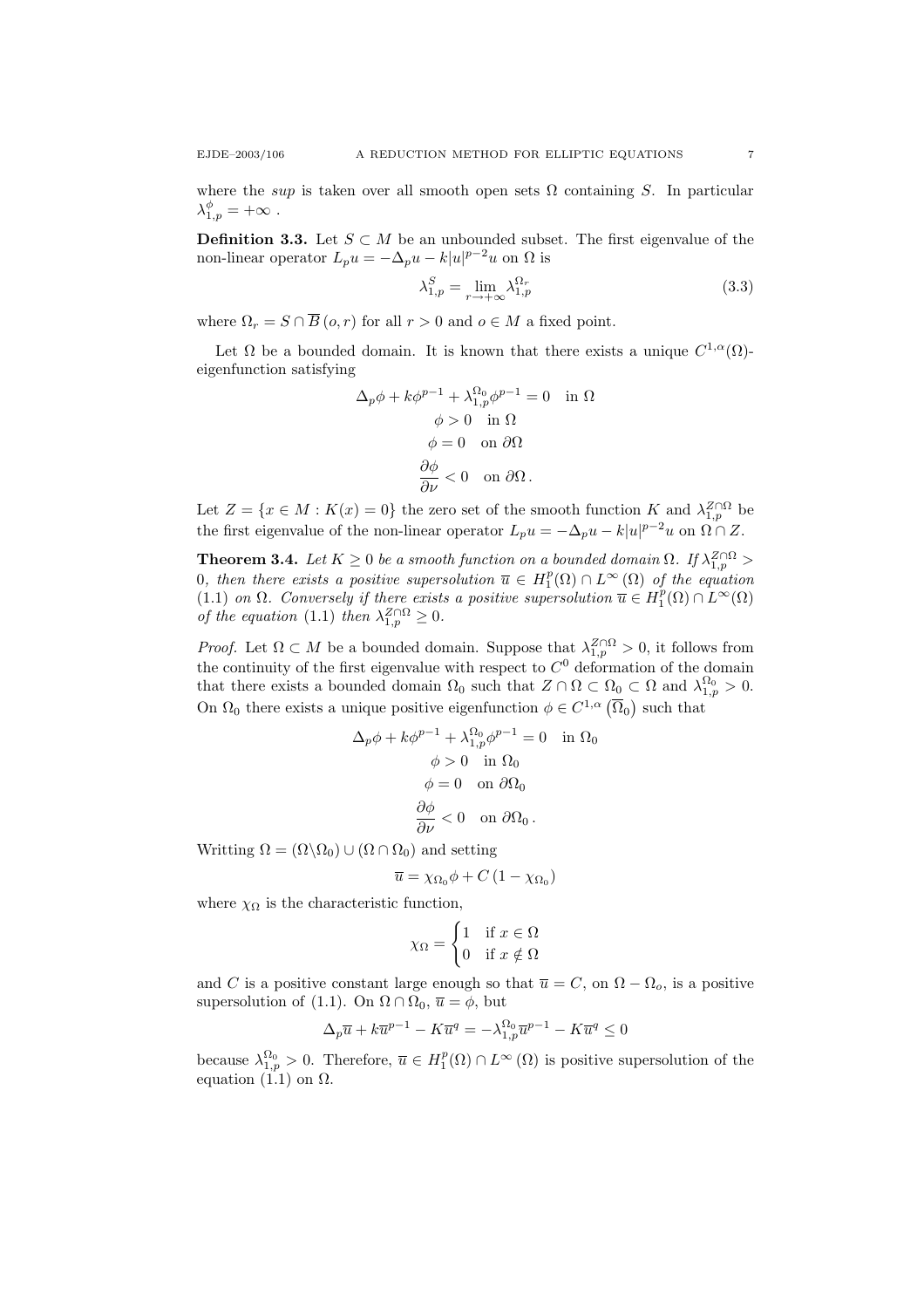Conversely, suppose that there exists a positive supersolution  $\overline{u} \in H_1^p(\Omega)$  $L^{\infty}(\Omega)$  of  $(1.1)$  and  $\lambda_{1,p}^{Z\cap\Omega}<0$ . It follows again from the continuity of the first eigenvalue with respect to  $C^0$ -deformation of the domain that there exists a bounded domain  $\Omega_1$  such that  $Z \cap \Omega \subset \Omega_1 \subset \Omega$  and  $\lambda_{1,p}^{\Omega_1} < 0$ . By the same way as above, we can find a decreasing sequence  $\{\Omega_i\}_{i\geq 0}$  of bounded domains such that  $\Omega_i \subset \Omega$ ,  $Z \cap \Omega = \cap_i \Omega_i$  and  $\lambda_{1,p}^{\Omega_i} < 0$ . On  $\Omega_i$  there exists a positive eigenfunction  $\phi_i \in C^{1,\alpha}(\overline{\Omega}_i)$  and  $\frac{\partial \phi_i}{\partial \nu} < 0$  on  $\partial \Omega_i$  satisfying

$$
\Delta_p \phi_i + k \phi_i^{p-1} + \lambda_{1,p}^{\Omega_i} \phi_i^{p-1} = 0 \text{ in } \Omega_i
$$
  

$$
\phi_i = 0 \text{ on } \partial \Omega_i.
$$

Consider the boundary-value problem, with  $q > p - 1$ ,

$$
\Delta_p u_i + k u_i^{p-1} - K u_i^{q-1} = 0 \quad \text{in } \Omega_i
$$
  

$$
u_i = 0 \quad \text{on } \partial \Omega_i.
$$
 (3.4)

One can check that for  $\varepsilon > 0$  small and  $C > 0$  large,  $\varepsilon \phi_i$  and  $C\overline{u}$  are respectively positive sub and supersolutions of the boundary-value problem (3.4) and  $\varepsilon \phi_i \leq C\overline{u}$ . Therefore, by the sub and supersolutions method there exists a positive  $C^{1,\alpha}$  solution  $u_i$  of the problem (3.4) such that  $\varepsilon \phi_i \leq u_i \leq C\overline{u}$ , we have also  $\frac{\partial u_i}{\partial \nu} < 0$  on  $\partial \Omega_i$ . Thus  $\frac{\phi_i}{u_i}$  and  $\frac{u_i}{\phi_i} \in L^{\infty}(\Omega_i)$ . Consider now the set  $\Omega_{i,C} = \{x \in \Omega_i : C\phi_i(x) < u_i(x)\},$ It follows from [1, Lemma 2] that

$$
0 \leq \int_{\Omega_{i,C}} \left( \frac{\Delta_p(C\phi_i)}{(C\phi_i)^{p-1}} + \frac{-\Delta_p u_i}{u_i^{p-1}} \right) \left( u_i^p - (C\phi_i)^p \right) dv_g
$$
  
= 
$$
- \int_{\Omega_{i,C}} \left( \lambda_{1,p}^{\Omega_i} + Ku_i^{q-p+1} \right) \left( u_i^p - (C\phi_i)^p \right) dv_g.
$$

For i large enough this contradicts the fact that  $\lambda_{1,p}^{\Omega_i} + K < 0$  and completes the proof.  $\Box$ 

**Theorem 3.5.** Let  $K \geq 0$  be a smooth function on a bounded domain  $\Omega$ . If  $\lambda_{1,p}^{Z \cap \Omega} > 0$ , then there exists a positive supersolution  $\overline{u} \in C^{1,\alpha}(\Omega)$  of the equation (1.1) on  $\Omega$  for some  $\alpha \in (0,1)$ .

*Proof.* Let  $\Omega_o$ ,  $\Omega_1$  be bounded domains such that  $Z \cap \Omega \subset \Omega_o \subset \Omega_1$  such that  $\lambda_{1,p}^{Z \cap \Omega} > 0$ . Let  $v \in C^{1,\alpha}(\Omega_1)$  be the first eigenfunction on  $\Omega_1$  and  $0 \le \phi \le 1$  a smooth function such that  $\phi = 1$  on  $\Omega_o$ , 0 outside  $\Omega_1$ . We can check easily as in [2, Theorem 2.1] that the function  $u = \phi v + (1 - \phi)C$ , where C is a suitably chosen constant, is a positive  $C^{1,\alpha}(\Omega)$  supersolution of the equation (1.1).

**Corollary 3.6.** Let  $Z$  be the zero set of the function  $K$ . Suppose that the first eigenvalue  $\lambda_{1,p}^Z$  of the operator  $L_p u = -\Delta_p u - k(x)|u|^{p-2}u$  is strictly positive. Then the function K is permissible. In particular if  $K > 0$  on M, K is permissible

## 4. Example

Consider the cylinder  $M = R^+ \times N$  where  $(N, h)$  is a compact manifold with Riemannian metric h and of scalar curvature  $S_h \geq 0$ . We endows M with the metric

$$
g = dr^2 + f(r)^2 h
$$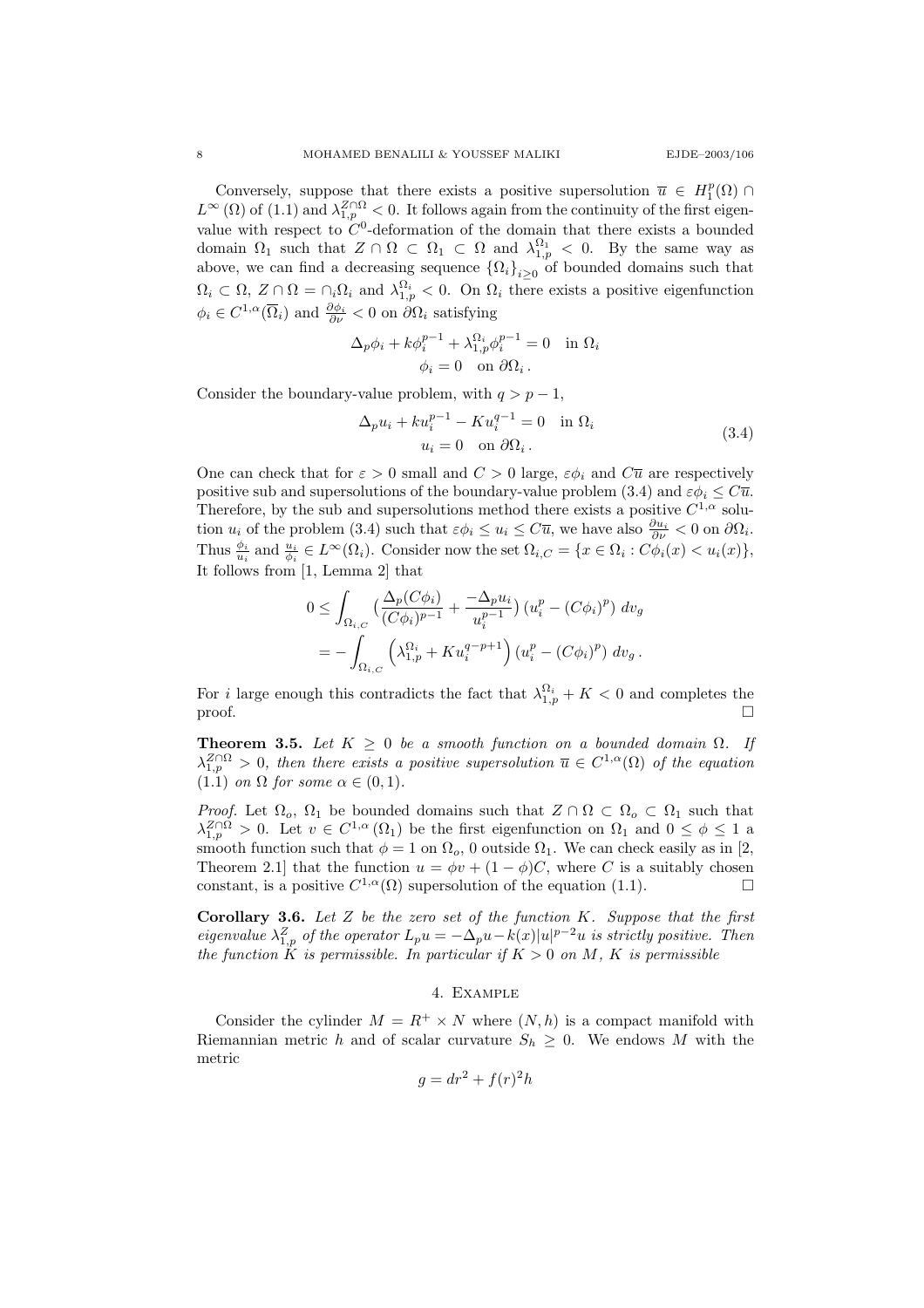where f is smooth positive function. Denote by  $\Gamma_{i,j}^l$ ,  $S_g$ ,  $\overline{R}_{ijl}^k$  and  $R_{ijl}^k$   $1 \le i, j, k, l \le l$ n respectively the Christofell symbols, the scalar curvature, the curvature tensor on  $M$  and the curvature tensor on  $N$ .

 $\chi$ From the local expression of  $\Gamma_{ij}^{\alpha}$ ,

$$
\Gamma_{ij}^{\alpha} = \frac{1}{2} g^{\alpha l} \Big( \frac{\partial g_{jl}}{\partial x_i} + \frac{\partial g_{il}}{\partial x_j} - \frac{\partial g_{ij}}{\partial x_l} \Big),\,
$$

we have

$$
\Gamma_{ij}^{1} = -f(r)f'(r)h_{ij}, \quad 2 \le i, j \le n
$$

$$
\Gamma_{i1}^{1} = 0, \quad 1 \le i \le n
$$

$$
\Gamma_{11}^{\alpha} = 0, \quad 1 \le \alpha \le n
$$

$$
\Gamma_{1j}^{\alpha} = -f(r)/f'(r)\delta_{j}^{\alpha}, \quad 2 \le \alpha, j \le n
$$

$$
\Gamma_{ij}^{\alpha} = \frac{1}{2}g^{\alpha l}(\frac{\partial g_{jl}}{\partial x_{i}} + \frac{\partial g_{il}}{\partial x_{j}} - \frac{\partial g_{ij}}{\partial x_{l}}), \quad 2 \le i, j, \alpha \le n.
$$

A direct computation gives

$$
\overline{R}_{1\alpha 1}^{\alpha} = -f''(r)/f(r), \quad 2 \le \alpha \le n
$$

$$
\overline{R}_{i1j}^{1} = -f(r)f''(r)h_{ij}, \quad 2 \le i, j \le n
$$

$$
\overline{R}_{i\alpha\alpha}^{\alpha} = 0, \quad 1 \le i, \alpha \le n
$$

$$
\overline{R}_{i\alpha j}^{\alpha} = R_{i\alpha j}^{\alpha} - f'(r)^{2}h_{ij}, \quad 2 \le i, j, \alpha \le n, j \ne \alpha
$$

so

$$
S_g = -2(n-1)f''(r)/f(r) - (n-1)(n-2)f'(r)^2/f(r)^2 + \frac{S_h}{f(r)^2}.
$$

When we take  $f(r) = \exp(r^2)$ ,

$$
f'(r) > 0 \tag{4.1}
$$

$$
\lim_{r \to \infty} f(r) = \lim_{r \to \infty} \lim_{r \to \infty} f'(r)/f(r) = \lim_{r \to \infty} f''(r)/f(r) = \infty
$$
\n(4.2)

For  $r > 0$  large enough, by inequalities (4.1) and (4.2) we obtain  $S_g \leq -\varepsilon$ . By re-parametrizing, we can assume that

$$
S_g \le -\varepsilon \quad \text{for any } r > 0. \tag{4.3}
$$

Let  $K = \varepsilon + 4(n-1)(1+nr^2)$  then  $k = -S_g \leq K$ . Now consider on M the equation

$$
\Delta_p u - S_g u^{p-1} - K u^{p^* - 1} = 0 \tag{4.4}
$$

with  $2 < p < n$  and  $p^* = (pn/(n-p))$ . Note that the positive function K is permissible by Corollary 3.6. Let

$$
\phi = \begin{cases}\n(\delta r/r_1^2)^{\alpha} & \text{if } 0 < r < r_1 \\
(\delta/r)^{\alpha} & \text{if } r \ge r_1,\n\end{cases}
$$